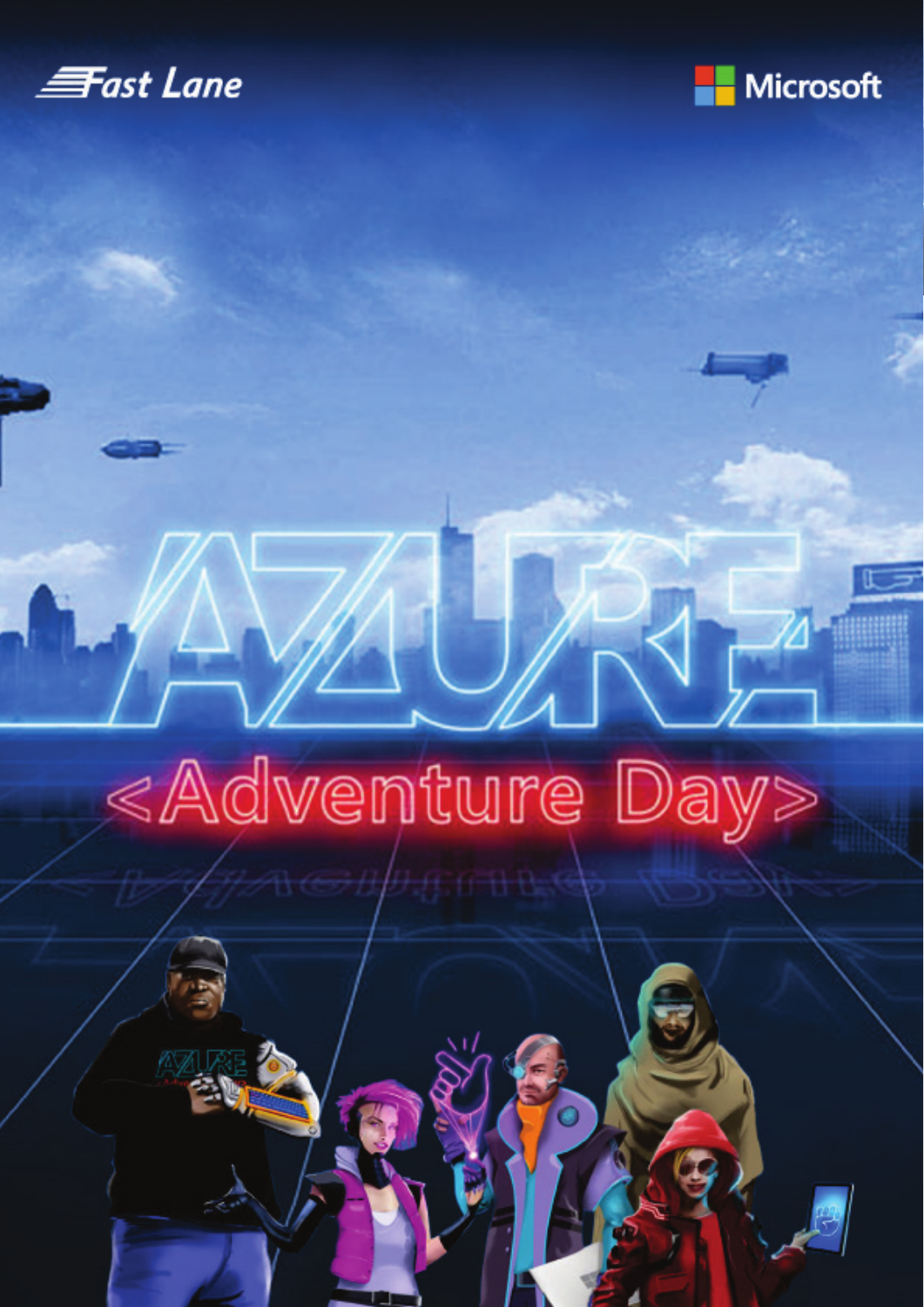

## Gain new expertise around developing, deploying and running applications on Microsoft Azure!

**Microsoft Azure Adventure Day** is an interactive, team-based learning experience that allows participants to test and learn new skills in a real-world, risk-free, challenging, yet fun environment. Participants work as DevOps teams in a fictional company to tackle increasingly complex challenges without step- by-step instructions. Subject Matter Experts are available to guide teams through this journey as needed.

The **game play** itself will take place in six phases centred around deployment, scaling, change management, monitoring, security and cost optimisation.

Azure Adventure Day attendees will learn how to tackle **real-world scenarios** in these six phases in an actionable way, building a foundation of skills critical to a variety of technical roles to drive and accelerate successful cloud projects.

### **Prerequisites and Preparation**

As this training is purely hands-on, you should already have practical experience, meaning you should have provisioned and used your first Azure services yourself and deployed your first application to a Kubernetes cluster.

To prepare for the Azure Adventure Day, we recommend the following trainings including all hands-on exercises hosted by **Fast Lane Live**:

- **»** Azure Fundamentals
- **»** Architect modern applications in Azure
- **»** Introduction to Kubernetes

All you need to participate is a web browser where you can access the Azure portal and Microsoft Teams. You will also need an existing GitHub account. We will provide you with a **free Azure subscription** and a dedicated Microsoft Teams environment where you will work all day.

#### **What´s included:**

- **»** Azure hands-on training environment
- **»** Dedicated team support through 1 Tech Lead plus up to 5 Coaches
- **»** Certificate of Completion